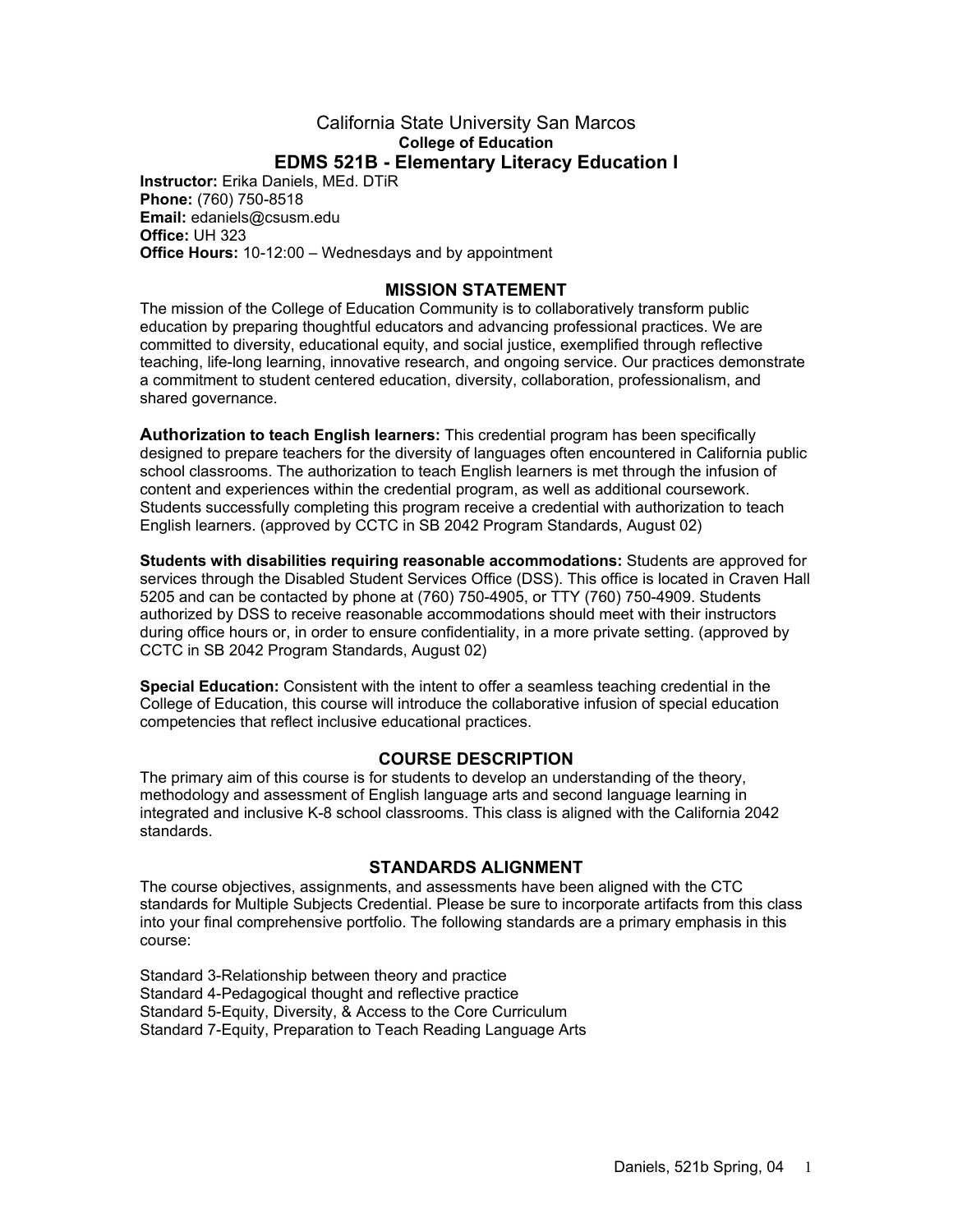# **TEACHER PERFORMANCE EXPECTATIONS (TPE) COMPETENCIES**

This course is designed to help teachers seeking the Multiple Subjects Credential to develop the skills, knowledge, and attitudes necessary to assist schools and districts in implementing an effective program for all students. The successful candidate will be able to merge theory and practice in order to realize a comprehensive and extensive educational program for all students. The following TPE's are addressed in this course:

#### **Primary Emphasis:**

TPE 1a-Subject Specific Pedagogical Skills for MS Teaching

TPE 2-Monitoring Student Learning

TPE 3-Interpretation and Use of Assessments

TPE 4-Making Content Accessible

TPE 6-Developmentally Appropriate Teaching Practices

TPE 6a-Developmentally Appropriate Practices in Grades K-3

TPE 6b-Developmentally Appropriate Practices in Grades 4-8

TPE 6d-Teaching Special Education Populations in General Education Environments

#### Secondary Emphasis:

- TPE 5-Student Engagement
- TPE 7-Teaching English Learners
- TPE 8-Learning About Students
- TPE 9-Instructional Planning
- TPE 10-Instructional Time
- TPE 11-Social Environment
- TPE 13-Professional Growth

TPE 14-Educational Technology

TPE 15-Social Justice and Equity

# **OBJECTIVES**

# **KNOWLEDGE**

#### Students will:

- gain an understanding of how a first and second language is acquired.
- gain an understanding of the reading process and its relationship to thought, language and learning.
- gain an understanding of how people learn to read and write in their first and second language.
- become familiar with current approaches to the teaching of reading and writing and the theoretical bases of such approaches.
- become familiar with current approaches to the teaching of reading and writing in culturally and linguistically diverse elementary school classrooms.
- become familiar with classroom diagnostic techniques and evaluation procedures.
- become familiar with current approaches to the teaching of reading and writing to children with special learning needs.

## **SKILLS**

Students will:

- become sensitive observers of children's language using behaviors.
- analyze children's reading and writing behavior as a basis for making instructional decisions.
- translate the results of formal and informal assessment of children's reading and writing behaviors into instructional plans.
- develop the ability to select appropriate materials and instructional strategies to meet the individual needs of students.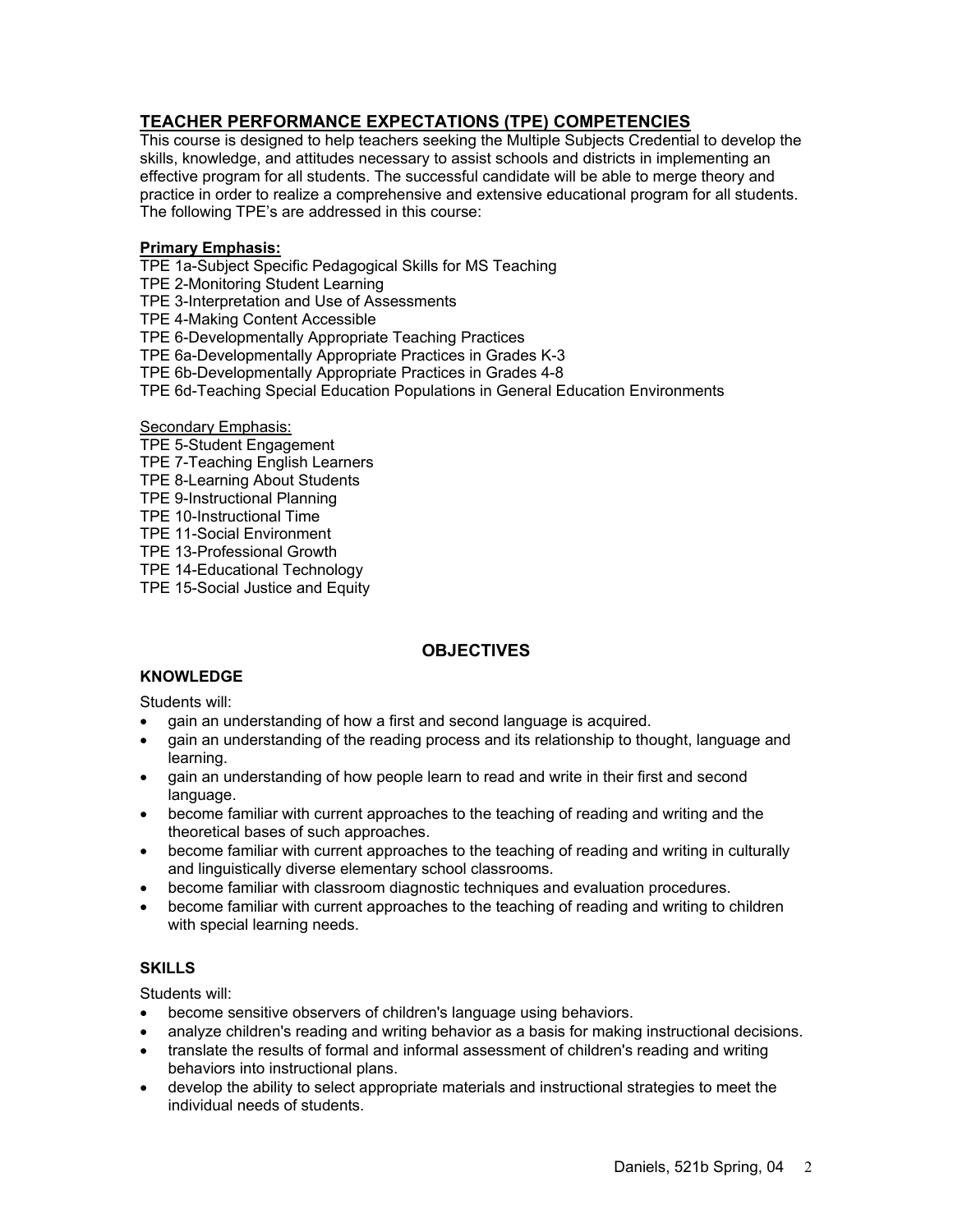• learn how to organize the classroom for teaching reading and writing to culturally and linguistically diverse populations.

## **ATTITUDES AND VALUES**

Teacher candidates will:

- develop an appreciation for the natural language abilities children possess for processing and producing print
- develop an appreciation for the need and value of integrating reading and writing into all areas of the curriculum
- affirm the importance of a rich environment for developing an effective language arts program.
- develop a sensitivity to and appreciation for culturally and linguistically diverse learners.
- develop a sensitivity to and appreciation for children with special learning needs
- develop an appreciation for the importance of reading and writing for their own personal and professional growth
	- develop a respect for each student, his/her abilities and background and the student's right to instruction that meets his or her individual needs.

# **REQUIRED TEXTS**

- Cunningham, P. & Allington, R. (1999). *Classrooms that work: They can all read and*  write (3<sup>rd</sup> ed.). Longman.
- *Reading/language Arts Framework for CA Public Schools* CA Dept of Ed
- Tompkins, G. E. (2001). *Literacy for the 21st Century: A Balanced Approach, 3rd Edition.* Prentice Hall.

#### **OPTIONAL/RECOMMENDED TEXT**

- Johns, J. (2000). *Basic Reading Inventory: Pre-primer through grade twelve & early literacy assessments.* Dubuque, Iowa: Kendall-Hunt.
- Zarrillo, J. J. (2002). *Ready for RICA: A test preparation guide for California's Reading Instruction Competence Assessment*. Merrill Prentice Hall.

## **ASSIGNMENTS**

#### **Reading Response/Interactive Journal (20 points)**

For each set of readings you must write a response. You may respond in a variety of ways that reflect multiple ways of demonstrating knowledge. Possible formats such as found poems, graphic organizers, double entry, sketches, K-W-L charts, etc. will be taught in class. You must connect course content with your teaching experiences and observations and express your ideas, opinions, questions and concerns relative to your teaching experience and/or observations. These should not be summaries of the readings. This assignment is ongoing and begins with readings for the second session and will continue until the last week of class. Journal entries must be at least one page in length. Journals must be completed *before* each class meeting. Entries will be graded according to their comprehensiveness, insightful connections, and "deep understanding" of the issues.

## **Due: See syllabus for periodic due dates.**

#### **Choice Assignment (25 points)**

You will complete one of the following choices:

- RICA study guide
- Book review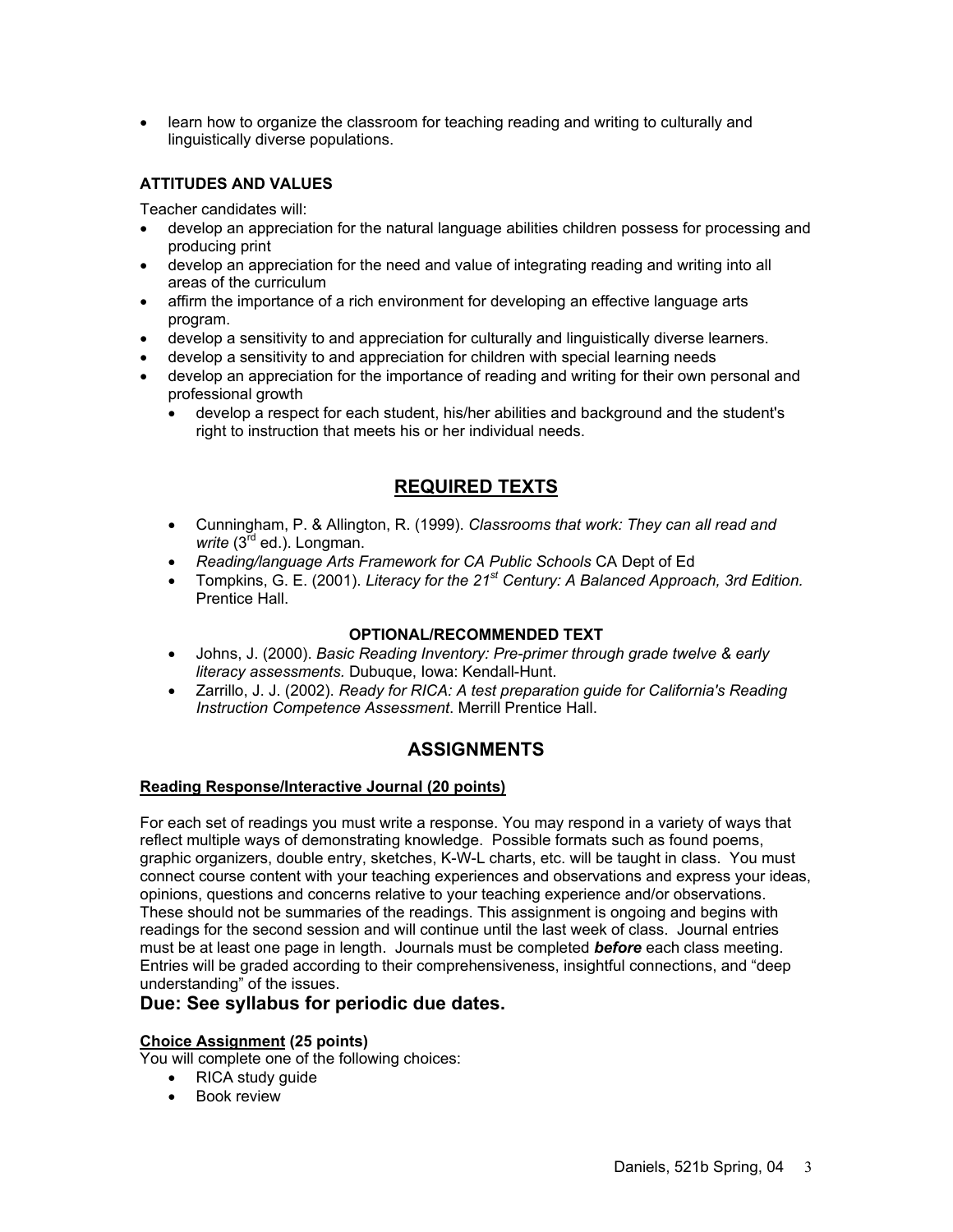- Technology observation
- Mini case study
- Boeing Educator Enrichment Day (March 6, 2004)

#### **Due: March 1 or 22**

#### **Reading Strategy Lesson Plan – Critical Assessment Task (25 points)**

You will write a standards based reading strategy lesson plan for a small group activity that takes into account student needs. Make your lesson active, interesting, fun, and meaningful. Because lesson planning may be unfamiliar to some of you, but is so important to teaching, we will discuss/model lesson planning in class. Choose a reading standard for your grade level to guide your objectives. Sample strategies include:

- Monitoring Reading
- Comprehension
- Content area reading
- Phonics
- Phonemic Awareness
- Organizing information while you read
- Relating what you are reading to what you already know
- Finding the main idea of a story
- Identifying patterns in a text
- Using graphic organizers for comprehension

*Keep in mind when writing your lesson*: What is the purpose of your lesson? How does it relate to real reading and/or writing? What are your learning goals? How are they aligned with the CA Reading/Language Arts standards (check the Reading/Language Arts framework for CA public schools)? How will you present the lesson (instructional strategies, resource materials, time frame)? How will you group students for the lesson? How will you assess your students? What accommodations will you provide for students who need additional help?

*Important*: Your lesson must address the needs of mainstream students, as well as make provisions for second language learners, students presenting difficulty, and accelerated students. How are you going to work with students who are having difficulty? How will you scaffold second language learners' learning during the lesson? How will your lesson provide enrichment for accelerated students? Will you meet with students individually or in a small group while other students work independently?

#### **Due: April 26**

## **First Grade Observations (20 points)**

Spend time in a first grade classroom. Look for the elements of emergent and early literacy that we discuss in class. Observe how the teacher supports the students' emergence into reading and writing as well as how the students respond to lessons on the various content areas that we have discussed in class. You may write up your observations in any format that is comfortable for you. I will be looking for the following:

- What you observed for each of the content areas (phonemic awareness, phonics, concepts about print, guided reading, oral language development, vocabulary, comprehension instruction, and the structure of the English language).
- A description of the students' actions, reactions, participation, etc.
- Your reflection about what you observed. You MUST make connections to course concepts.

## **Due: March 1 or 22**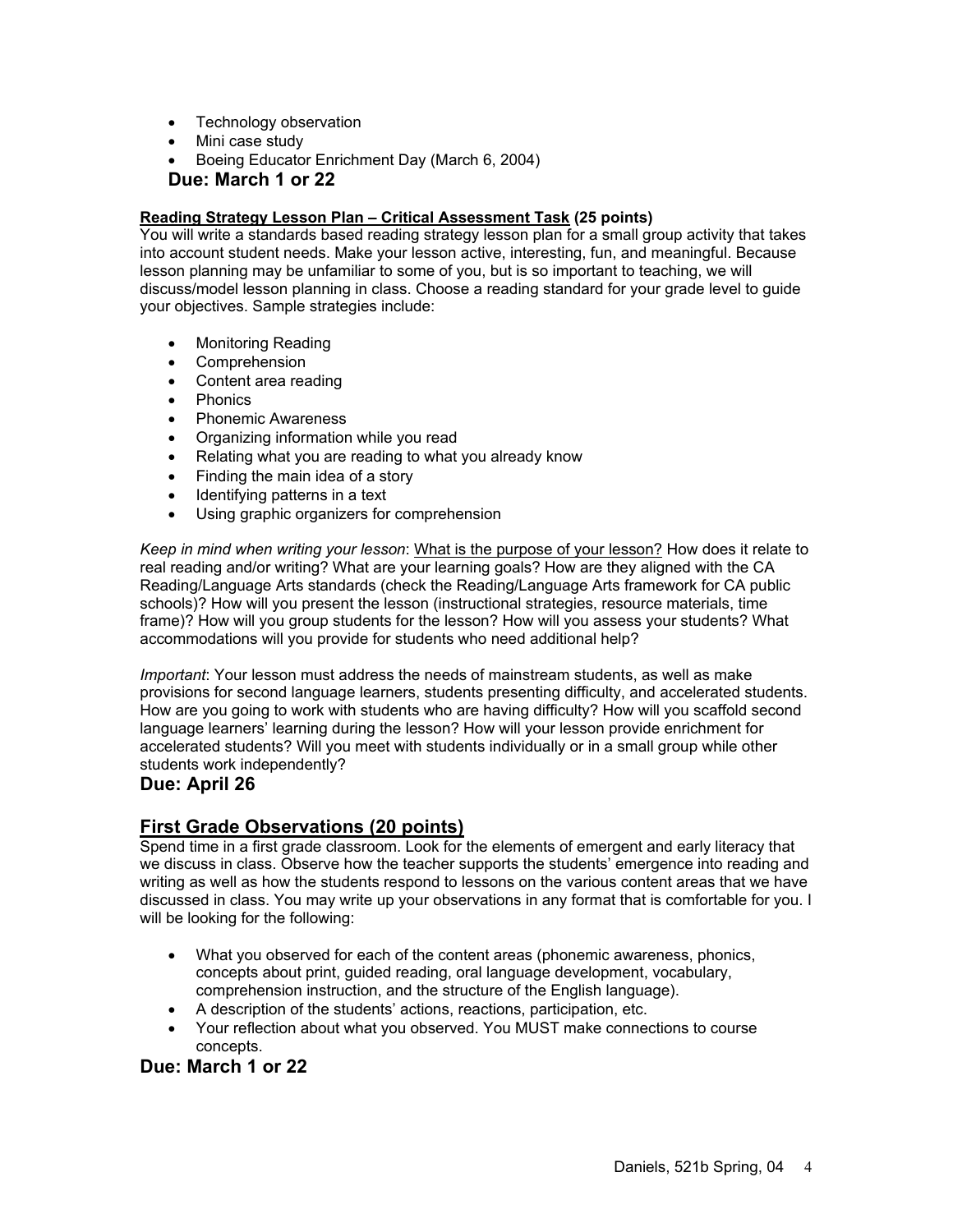# **Thoughtful Participation (10 points)**

Being a teacher involves more than planning lessons and delivering instruction. You must be able to articulate the reasons behind your curricular decisions, to advocate for students, and defend policies about which you feel strongly. Engaging in professional conversations with parents, administrators, other teachers, and the public is imperative for teachers today. To that end, I expect that each student will participate actively in each class session.

# **COE Attendance Policy**

Due to the dynamic and interactive nature of courses in the College of Education, all students are expected to attend all classes and participate actively. At a minimum, students must attend more than 80% of class time, or they may not receive a passing grade for the course at the discretion of the instructor.

As professionals, you are expected to adhere to standards of dependability and promptness. If you miss more than two class sessions or are late or leave early by more than 15 minutes for more than three sessions, you cannot receive an A. If you miss more than three class sessions you cannot receive a B. Should you have extenuating circumstances, you should contact me as soon as possible.

# *Completion of Course Assignments*

Readings should be completed *before* the class meeting listed. All assignments should be handed in on the date due unless previously arranged with the instructor. Late assignments will be penalized by a 5% deduction in points for each weekday late. After one week, late assignments will be given a zero. If you have extraordinary circumstances in your life which will impact your assignments, please let me know. I want you to be able to stay in school and succeed. If you have any questions or concerns, please feel free to come in and speak with me about them.

## **Point Breakdown**

Thoughtful Participation – 10 points Reading Responses – 20 points Choice Assignment – 25 points Reading Strategy Lesson Plan (Critical Assessment Task) – 25 points First grade observation – 20 points

# *Grading Scale*

 $94 - 100\% = A$  $90 - 93\% = A$  $88 - 89\% = B +$  $84 - 87\% = B$  $80 - 83\% = B$ 78 – 79% = C+